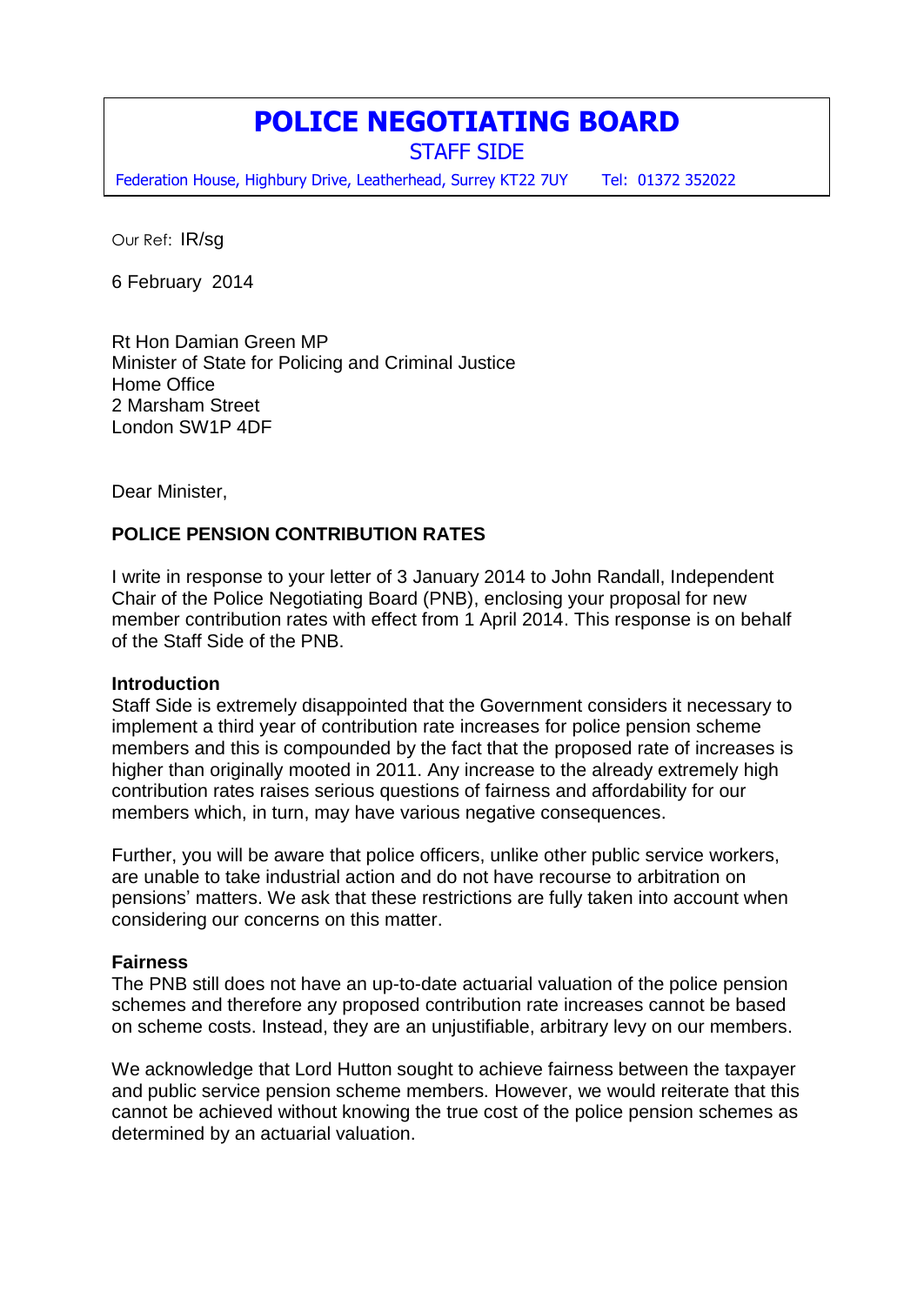# **Affordability**

The proposed increase to contribution rates must be seen within the context of recent policies which have had a detrimental impact on the salary of police officers, such as:

- The lower starting salary for new entrants;
- The incremental progression freeze;
- A two year pay freeze followed by the Government's policy of public sector pay restraint; and
- The phasing out of Competence-Related Threshold Payments.

There are also external factors which (or which will soon) further reduce the takehome pay of our members. These include:

- The cost of living (taken as either CPI or RPI) running at a higher rate than earnings;
- The reduction of the Annual Allowance from £50,000 to £40,000, which will inevitably capture more police officers. Regrettably Police Pension Scheme (PPS) 1987 members are already disproportionately affected by the Annual Allowance due to the scheme's double accrual feature;
- The new child benefit restrictions; and
- The end of contracting-out of the State Second Pension in April 2016 (rather than April 2017 as originally envisaged), which will see members paying higher national insurance contributions.

Police officers already pay one of the highest contribution rates in the public and private sectors. New entrant members, it is suggested, will pay 11% in contributions at a time when their starting salary has been cut.

The majority of our members currently pay 13.5% and it is proposed that this amount increase to 14.25% at a time when CPI is 2%, RPI is 2.7% and the Government's public sector pay policy states that police officer salaries cannot rise beyond 1% this year.

Under this proposal senior officers, who contribute more to the schemes due to their higher salaries, will be expected to pay 15.05% in pension contributions. When the reduction to the Annual Allowance and the Lifetime Allowance tax charges are also taken into account we will see senior officers paying more in pension contributions as well as more in pensions-related taxation.

All of these factors have unavoidable implications for member affordability and their cumulative impact may well mean that members cannot additionally afford the revised contribution rates. If this is the case, members' only option will be to opt out of their pension scheme. This could have serious implications for the financial viability of the police pension schemes.

With regard to scheme affordability, it should be remembered that the introduction of the New Police Pension Scheme in 2006 made the provision of police pensions cheaper and sustainable, and it is clear that combined Police Pension Scheme (PPS) and New Police Pension Scheme (NPPS) costs are decreasing.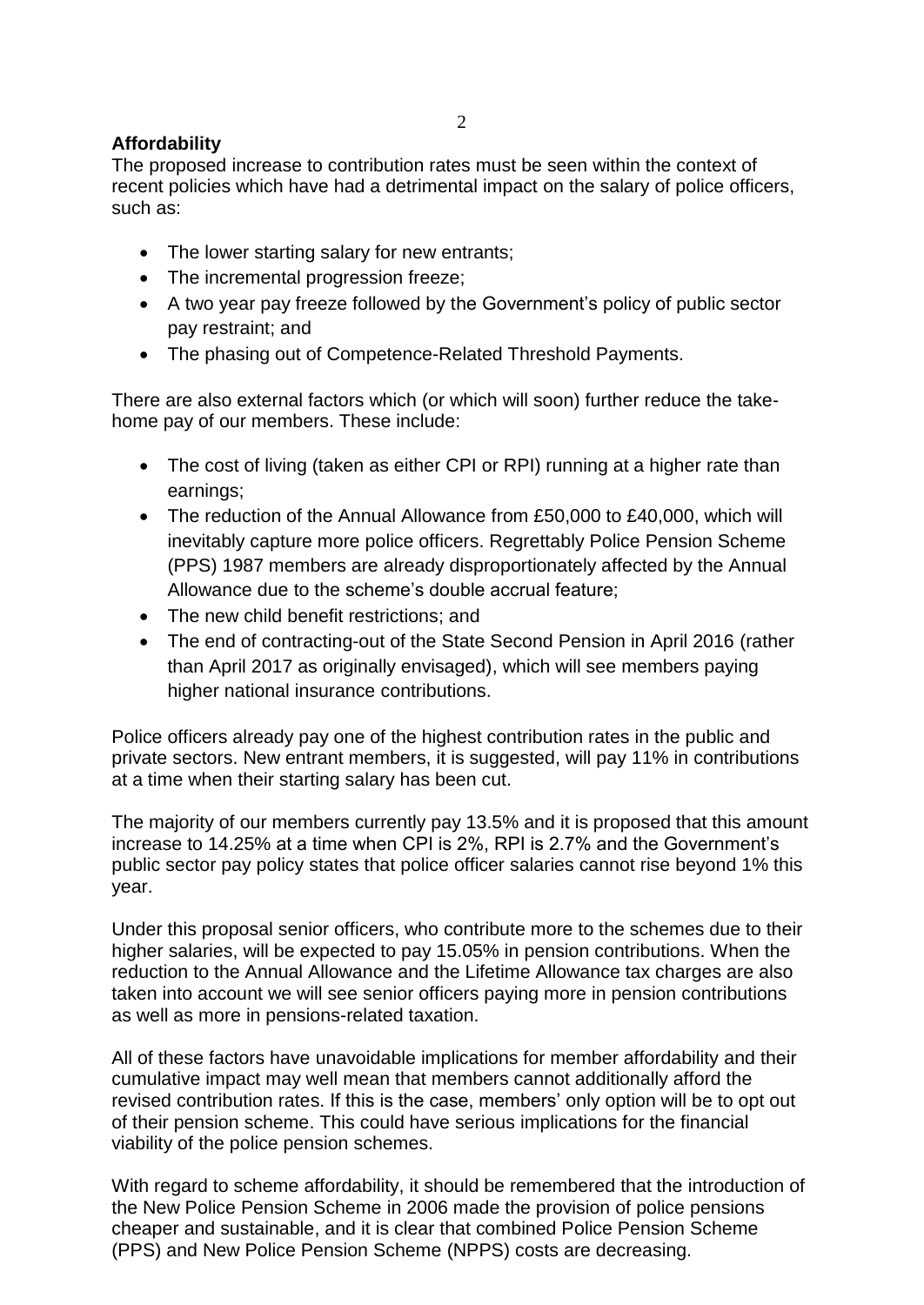Moreover, the change to CPI from RPI for uprating public service pensions in payment has provided a saving for the Government. As an example, public service pensions in payment are to be increased this April by 2.7% (CPI as at September 2013), rather than by 3.2% (RPI as at September 2013).

## **Opt-outs**

Although Home Office analysis suggests that the rate of opt-outs remains low, it must be recognised that any further increases from 1 April 2014, combined with lower take-home pay as described above, could exacerbate the problem. This issue must continue to be kept under review to meet the stated objective of maximum participation, whilst also ensuring the financial stability of the schemes.

#### **Impact on Promotion**

Staff Side remains concerned that the increase to contribution rates could also have serious implications for the willingness of officers to seek promotion to the higher ranks, particularly when combined with the forthcoming reduction to both the Annual Allowance and Lifetime Allowance. In our response to the 2013 contribution rate consultation we asked that the Home Office keep this issue under review and we would welcome an update.

#### **Equality Issues**

Staff Side would welcome sight of the Equality Impact Assessment which accompanies the policy of increasing member contribution rates with effect from 1 April 2014.

We remain concerned in particular with the fact that part-time officers' contribution rates are based on their Full-time Equivalent salary, despite the fact that many officers' actual salary would put them below the Government's lower limit of £15,000.

#### **Future contribution rates**

We understand that the question of member contribution rates from 1 April 2015 is an outstanding issue in the context of discussions on the Police Pension Scheme 2015. However, as explained in our letter to Joe Whittle of 21 January 2014, we are concerned about any potential "cross-subsidy" element of these proposed contribution rate increases.

This is because from 1 April 2015 the overwhelming majority, if not all, NPPS members who are protected from these increases will move to the Police Pension Scheme 2015. However, a significant proportion of members who it is proposed are subject to the additional increases will remain in the PPS or NPPS – either permanently or during a period of tapering protection. Any cross-subsidy element of the additional increase (to compensate for the protection of those NPPS members in tier 1) would seem to cease to be relevant on 1 April 2015. We would welcome your response on this point.

## **Police Pension (Amendment) Regulations 2014**

Without prejudice to the above concerns, we have no comments on the draft regulations.